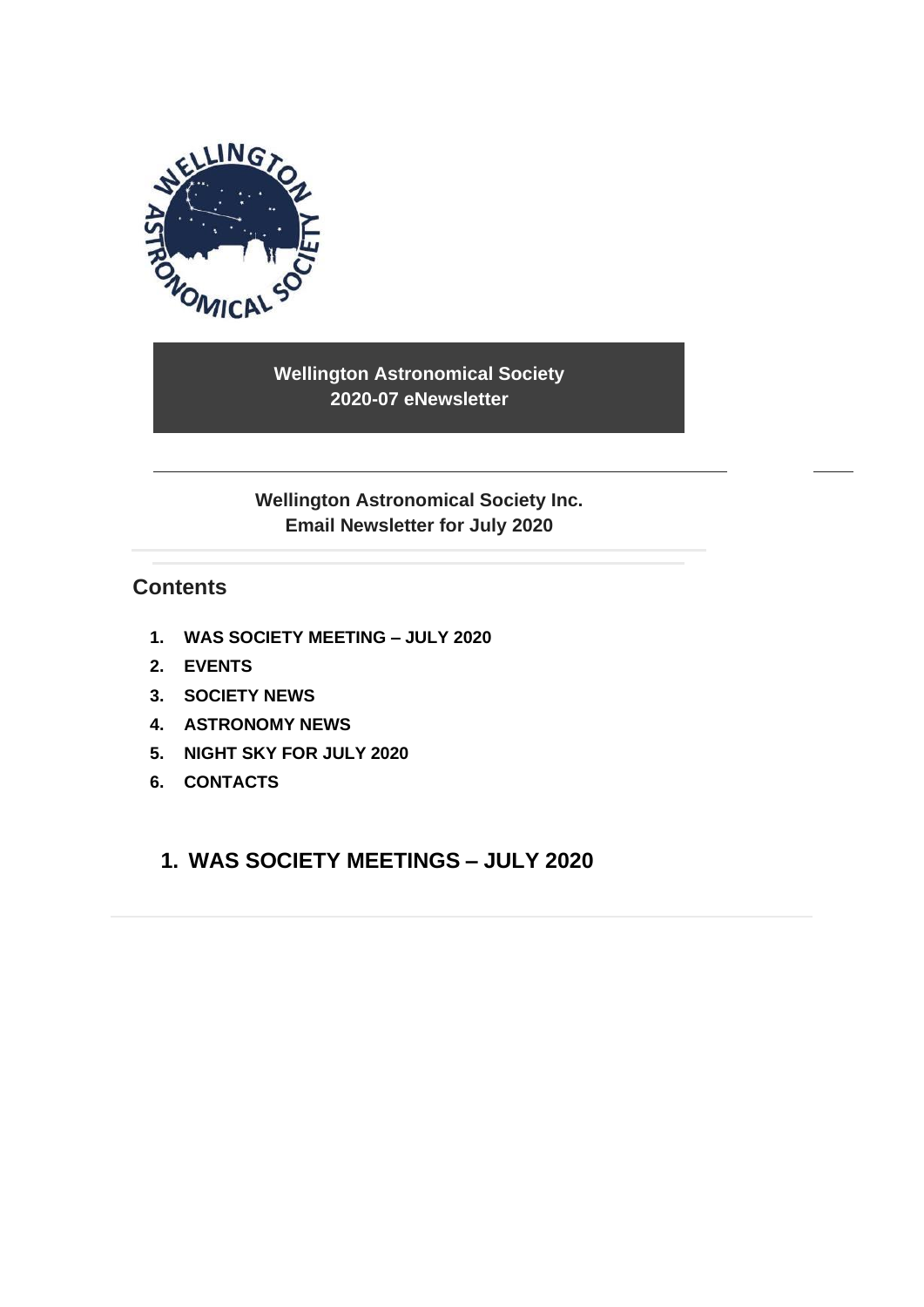

We are happy to tell our members that the monthly Society meetings run by WAS will now be face-to-face after the lifting of COVID-19 restrictions! We are looking forward to seeing you all again on **Wednesday 1st July at 7.30pm** at Space Place, Carter Observatory, 40 Salamanca Rd, Kelburn.

We understand that there may be some people who are unable to attend in person, which is why we will also be making the meeting available via Zoom online.

To watch online: You will need to register at [https://www.was.org.nz/2020/06/july-2020-monthly-meeting/.](https://www.was.org.nz/2020/06/july-2020-monthly-meeting/?fbclid=IwAR18dEblAqMcK_TxZDO4Pe8UUt8z2ID_QkIBUhBRqwAQPqxUxjvGBqjNc-Q) An email acknowledging the registration will be sent back to you with a link to a Zoom meeting. Follow the instructions in the email to gain access to the meeting. If you don't receive the email within a few minutes, please check your Spam folder. Contact [webmaster@was.org.nz](mailto:webmaster@was.org.nz) if you have any issues.

This month's meeting will contain the following:

- 1. Night sky in July
- 2. Astronomy News
- 3. Main talk at 8:00 pm

### **Matariki: In Aotearoa and Astronomy - Matt Boucher**

Learn about the significance of Matariki as a star cluster, a marker of the seasons and a time of celebration for the people of Aotearoa New Zealand.

Matt Boucher is the Secretary of the Wellington Astronomical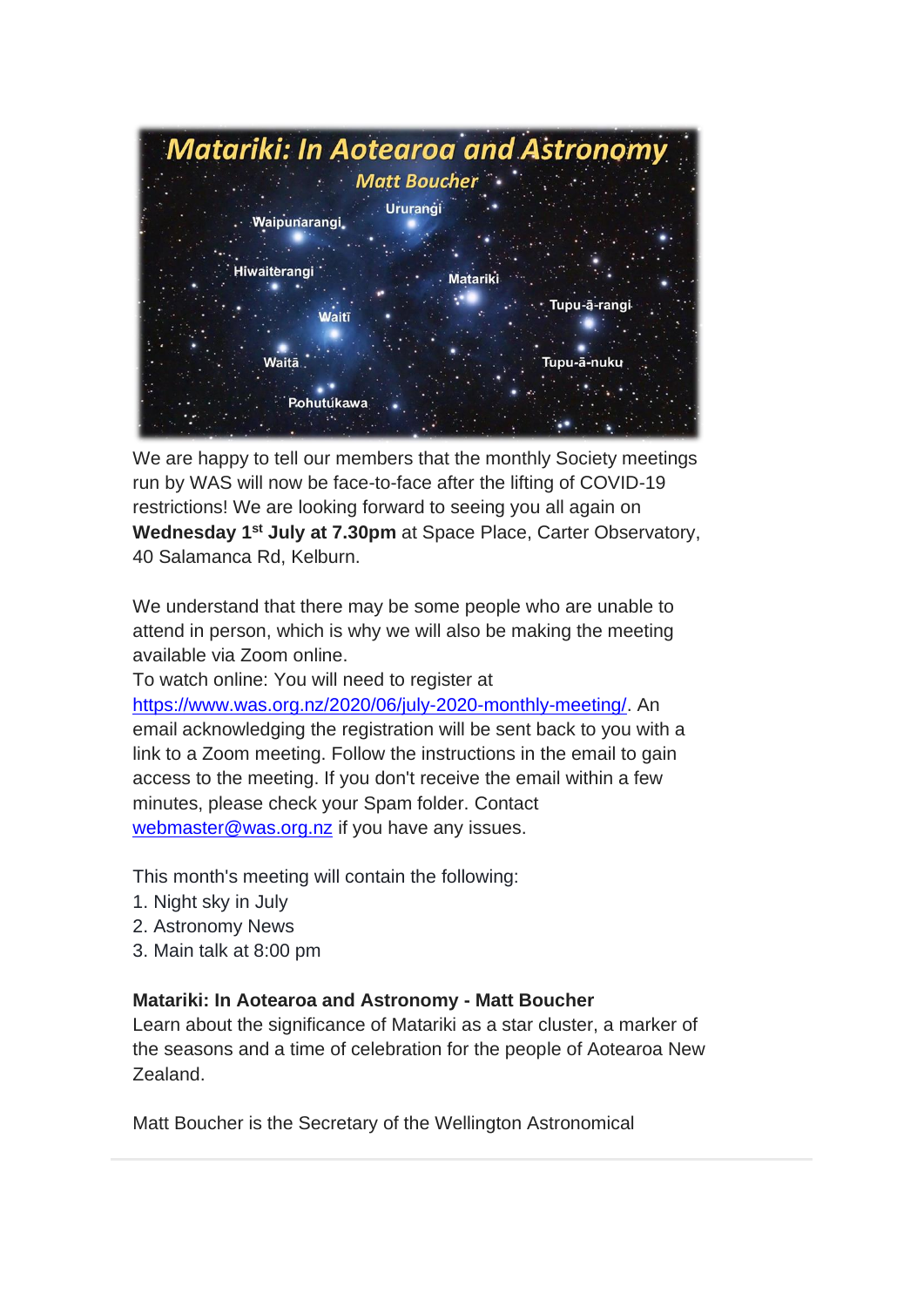Society, Deputy Principal of Thorndon School in Wellington and an experienced science teacher and communicator.

# <span id="page-2-0"></span>**2. EVENTS**

**We Are Stars – Last Show!** Friday 3rd July, Space Place.



Join us for the last showing of We Are Stars at Space Place - 7pm Friday 3 July by [NSC Creative.](https://www.facebook.com/NSCcreative/?__tn__=K-R&eid=ARAeir2VqEBcV97cAwoP8RJy3m_tsBcUun2i3Nb16TbACPkJu1HsDQXkA4o74DkdbkCpanLWGB96lbzB&fref=mentions&__xts__%5B0%5D=68.ARBCNhgAhFDv9Gvh4LWM0-9Y4xIQQYCwyip4d3tDmejwZgcXUGWasvlLOSJCfBuOIRibcu83N8OUJCDS78lFTYYVk-KSexAk9T2xLVON7PEltMoPDy3C8soLqvP63rKVs6UEnkc_QCWvcqlCkoDX6ubm6mrkixOUvVjX1KhF1xH8QTLenA0e5V7YgVcnFbb97YPFRL4mfbCG-QYJ5lwjMyT3FfCudPsfvtu96w4KJwe6cAU_LLBEG2sMkJ3UeX2Bnv2DV4S2_n0RP9u1ROQi4kWlea2CYvXmyiMXb9vquolmTQPjQOsWF91NtGAMDGzV5m3r-1E5lnFEOHvh963mUxxQgRX0)

For anyone who hasn't already seen this 25min movie, we highly recommend getting in before it's gone as it covers the last 13.8 billion years and stellar evolution in an engaging way for most age groups. A few of us will be getting together for the final showing - it would be great to see you there and supporting some local economy!! Check the Space Place website for admission prices and other showings.

We Are Stars Trailer - [https://youtu.be/iSAU9ktkbLk](https://youtu.be/iSAU9ktkbLk?fbclid=IwAR3wb_6fINMf4ECBagImnc-eHBN2O7948QogWte_AUeSxTJK73nuShdmuUQ)

## **WAS Astrophotography Group / Dark Sky Observing**

Saturday 18<sup>th</sup> July, 7 pm onwards, Star Field - John Whitby's dark sky site.



Come along to this Astrophotography / Deep Sky event at a dark sky site in the Wairarapa. There will be a tour of the Night Sky for beginners with a pointer before we get on the telescopes. There is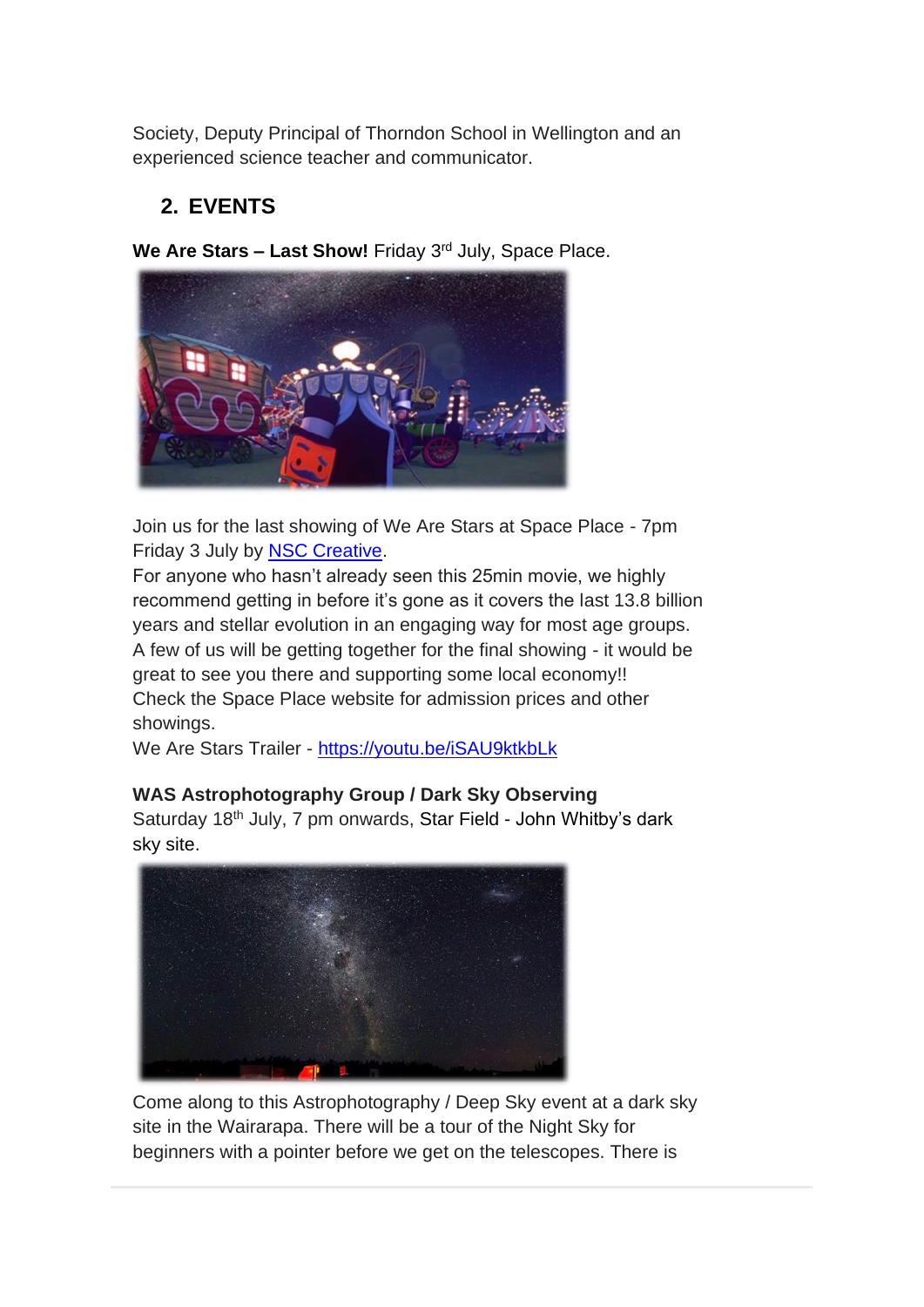also a lot of expertise available for anyone wanting to photograph the Night Sky.

As this is a private property, you will need to register if you want to come along by contacting us through Facebook Messenger or by emailing [president@was.org.nz.](mailto:president@was.org.nz) Include your email and mobile phone in the text if you are using Facebook Messenger. Directions to the site and any updates will be emailed out. Preference will be given to members of the Society first. This event is free to all WAS members. Non-members are required to pay \$10 per person. (To join the Society see [https://www.was.org.nz/join-us/\)](https://www.was.org.nz/join-us/?fbclid=IwAR259HJp3obvJriRaZ9gU2RwrDIn5Atwjb_oel1AhmKxBhgeN4O_8oampZg).

What to bring for astrophotography:

- A DSLR or mirrorless camera
- A wide-angle lens (preferably)
- A tripod to fix the camera to
- Warm clothes as it gets pretty cold at night
- Snacks and warm drinks if you want

With people taking photos, keep lights to a minimum (red lights if you can) especially car headlights (use parking lights). For those just interested in Deep Sky Observing, telescopes will be provided unless you want to bring your own.

Please contact Chris (021 890 222) or Antony (021 253 4979) for further details or cancellations. Updates will be available by the afternoon on the day of the event if the weather forecast is not looking good. This site is made available to the Wellington Astronomical Society through the generosity of John Whitby.

#### **Night Time Mysteries**

Saturday 25<sup>th</sup> July 2020, 6 pm, Wainuiomata Water Collection Area.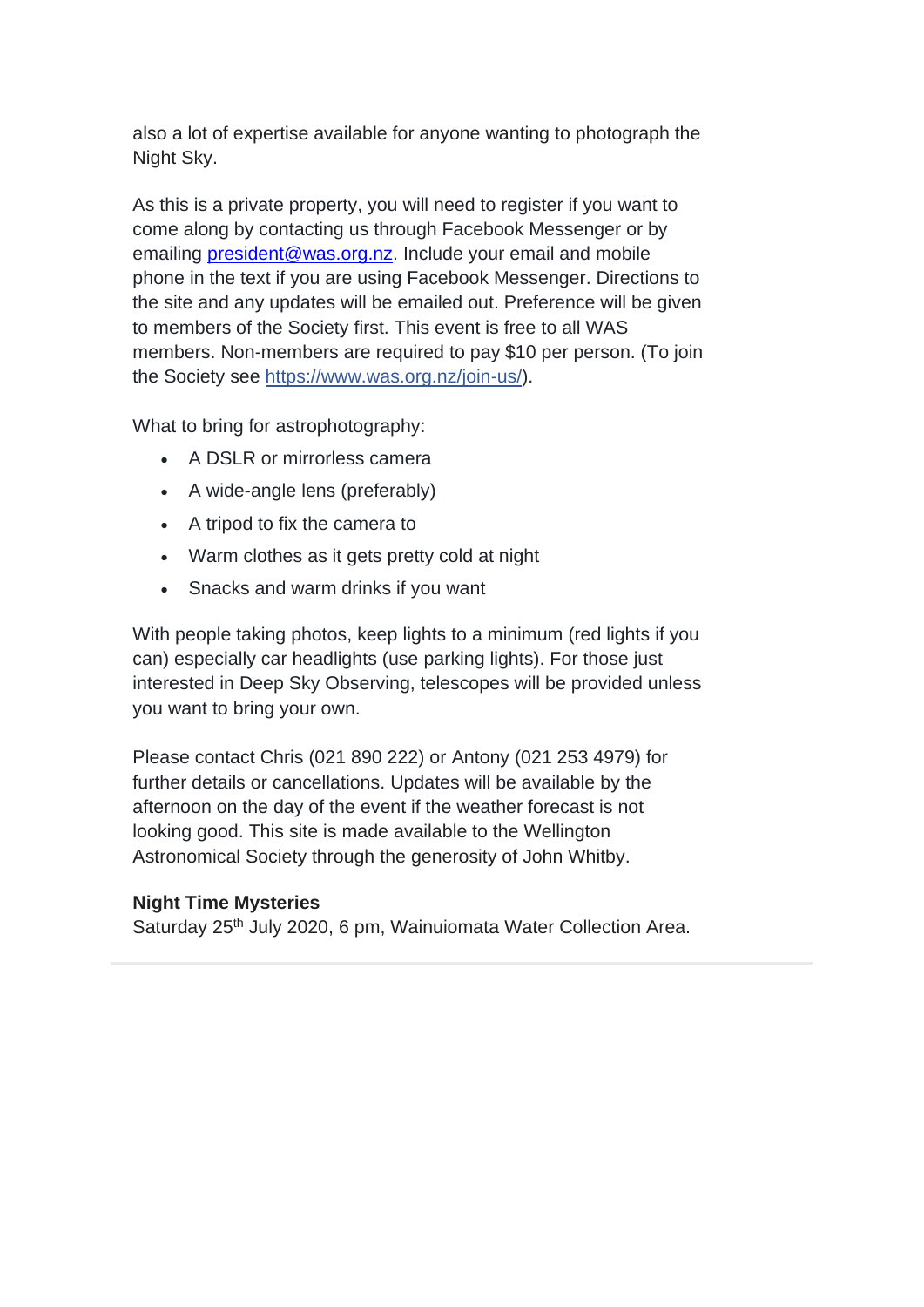

Greater Wellington has teamed up with WAS and the Remutaka Conservation Trust to organise this free event. A lucky few will get the opportunity to wander through some of the oldest trees in the region, be serenaded by native birds as darkness falls and even get the chance to hear the cries of kiwi or ruru. Through this event, members of the public will have the opportunity to explore areas not normally open to all, including the glowworm filled access tunnel that links to the Orongorongo Valley.

WAS will set up telescopes and provide the opportunity to search the skies and talk about Dark Sky awareness and preservation. Remutaka Conservation Trust will be available to talk about their kiwi release programme and discuss how they monitor their nesting and spread into the water collection area.

Unfortunately, this event is now fully subscribed but keep an eye on the following link for any possibilities to sign up [https://www.eventfinda.co.nz/2020/night-time-mysteries/lower-hutt.](https://www.eventfinda.co.nz/2020/night-time-mysteries/lower-hutt)

### **WAS RAG**

The WAS research group (WAS-RAG) will be meeting online on 8<sup>th</sup> July and details will be communicated on the group's mailing list. Everyone in the group will be contacted beforehand for a decision on the timing.

The group will keep contact via the WAS-RAG mailing list. Roland can be reached on [roland@cno.org.nz](mailto:roland@cno.org.nz) in the meantime.

#### **WAS meeting presentations on Video**

If you were unable to attend any of the Society meetings but are interested in watching our brilliant speakers deliver their presentations, you can find them online at [https://www.was.org.nz/2019-meeting-presentations/.](https://www.was.org.nz/2019-meeting-presentations/) To access the videos, you will need the password: *WASvideo*.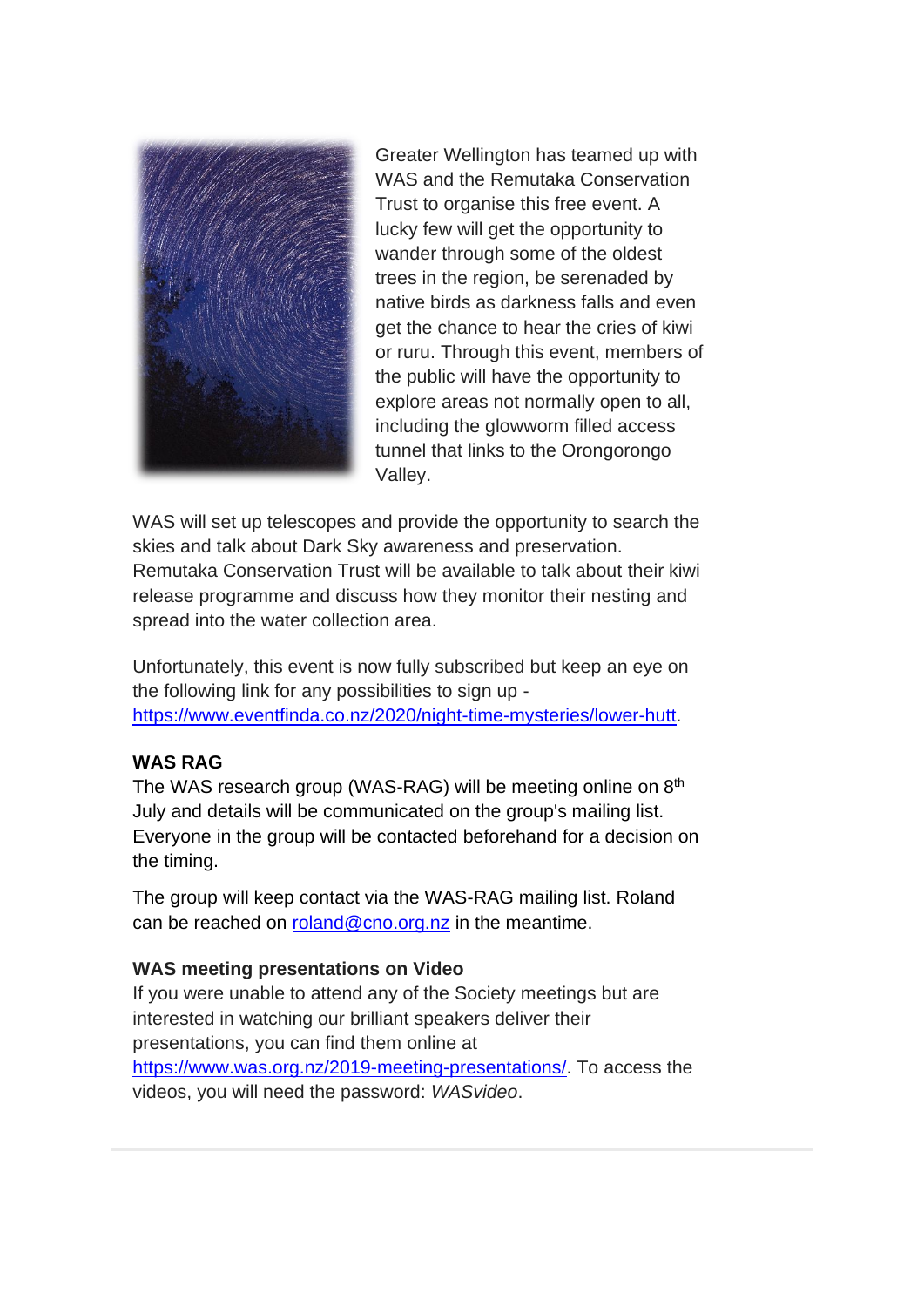#### **WAS newsletters**

Similarly, if you are interested in accessing WAS newsletters, going all the way back to 2007, you can find them on the following link: [https://www.was.org.nz/was-monthly-newsletters/.](https://www.was.org.nz/was-monthly-newsletters/) The newsletters are accessible for anyone that is interested in reading them.

## <span id="page-5-0"></span>**3. ASTRONOMY NEWS**

#### **World Record Light**



On Sunday, 21 June 2020, which was the shortest day of the year with it being winter solstice, there was a great opportunity as a member of the astronomic community to participate in World Record Light.

This was a free event where there was the opportunity to learn about reducing light pollution to improve environmental sustainability, contributing to citizen science and breaking a world record for the most users to take an online environmental sustainability lesson in 24 hours.

Participants had to watch and complete a short lesson online about light pollution and answer multiple choice questions within a 24-hour period. People could participate from all over the world and in any location.

Yet to be confirmed but it is estimated 7000 people took part on this event. It will be a few months to before we learn if this made it as a World Record

The citizen science data contributed through [Globe at Night](https://www.globeatnight.org/) will be very valuable for environmental sustainability decisions to be made by regulators in New Zealand and Australia. The [Globe at Night](https://www.globeatnight.org/) displays a map of the light level measurements made within the Wellington and Wairarapa regions.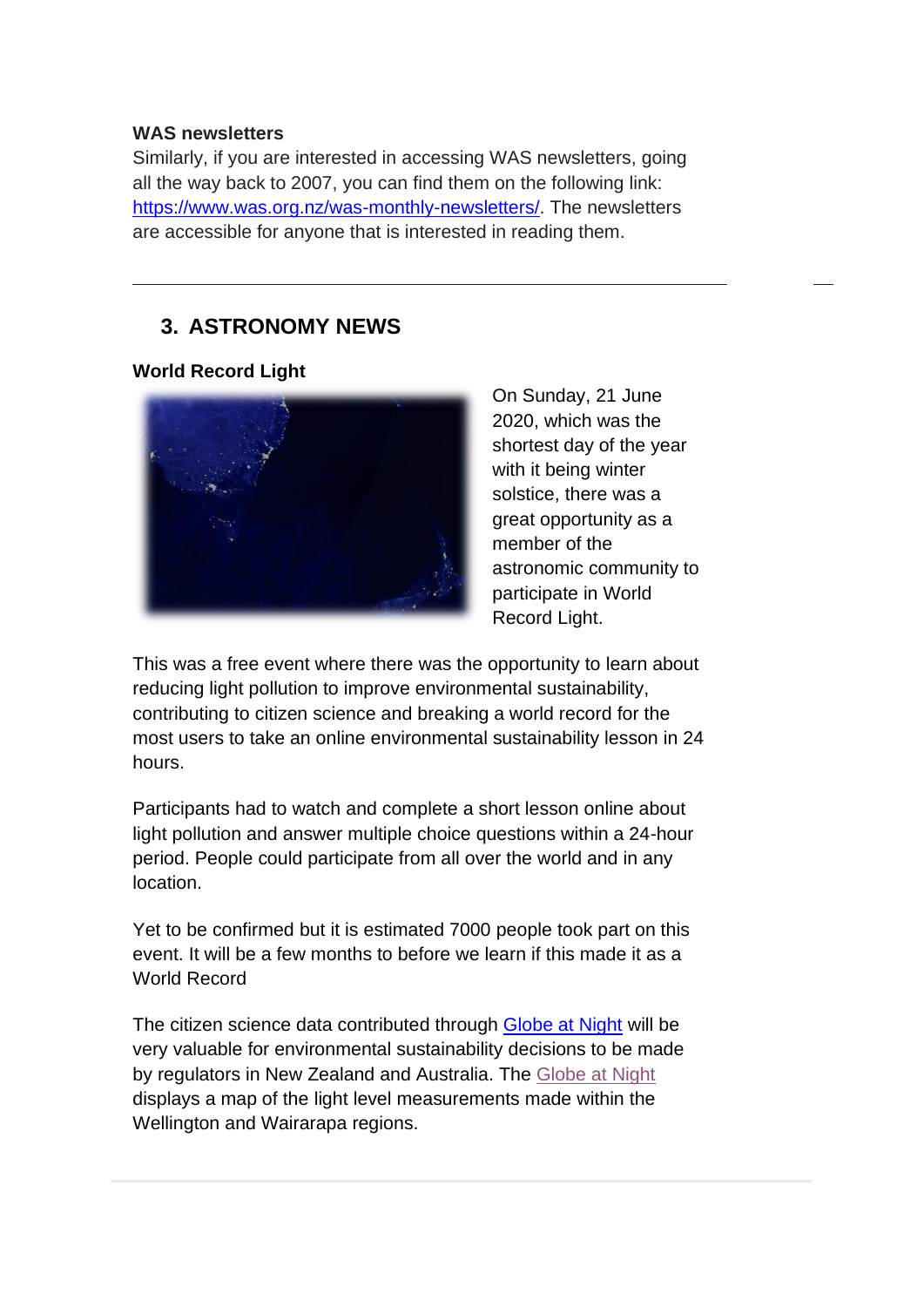

**Black Neutron star**



Something that wasn't deemed possible, has just been discovered and this discovery changes astronomy!

This 'black neutron star' was discovered by an international team using gravitational wave

detectors in the US and Italy. It is more massive than collapsed stars, known as 'neutron stars', but has less mass than black holes. These were not thought possible but since it's discovery, it will mean ideas for how neutron stars and black holes form will need to be rethought.

To read more about this, visit - [https://www.bbc.com/news/science](https://www.bbc.com/news/science-environment-53151106)[environment-53151106.](https://www.bbc.com/news/science-environment-53151106)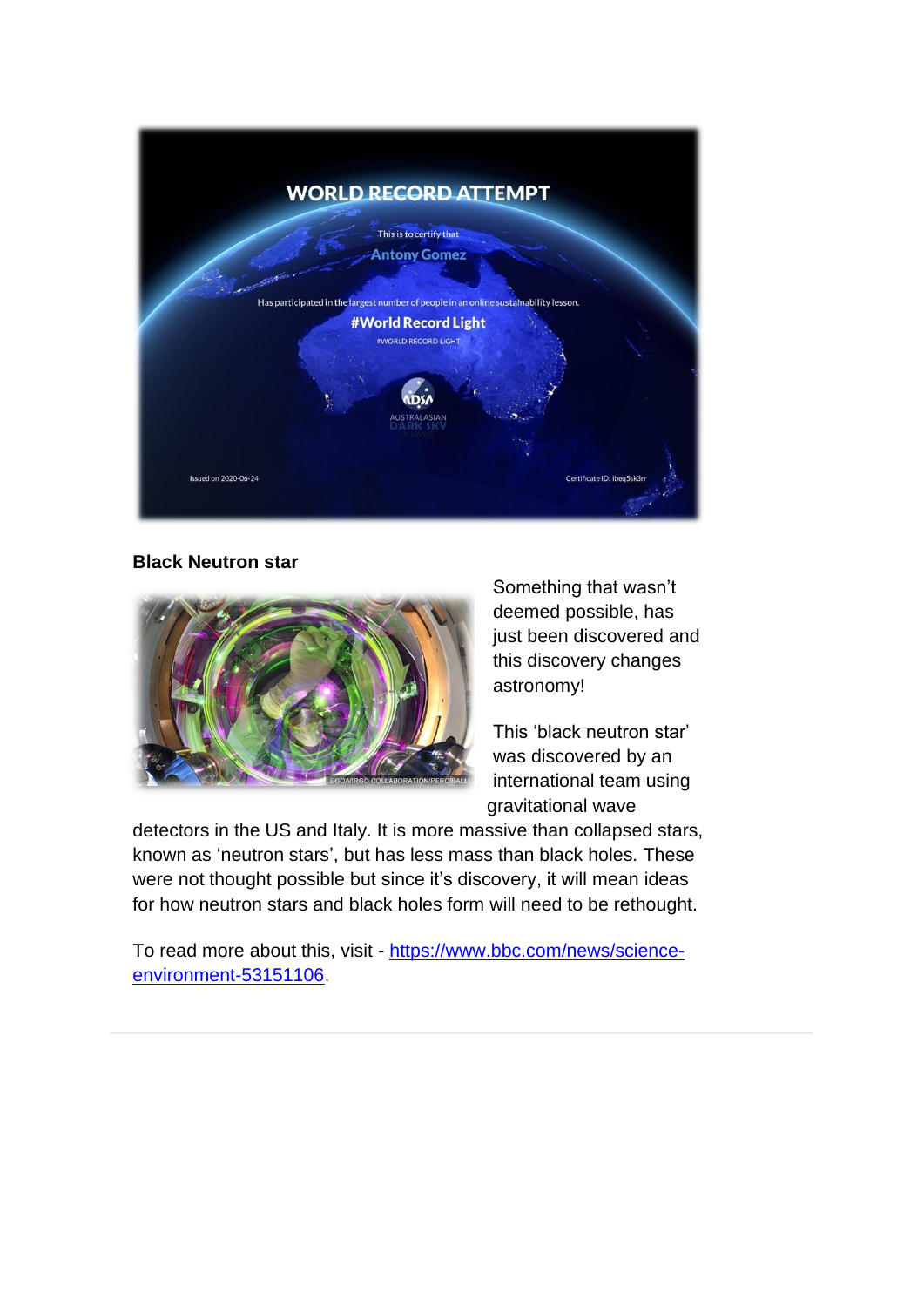#### **Nabta Playa**



Africa is home to the world's first astronomical site. It is 7000 years old and is older than Stonehenge. The stone circles at the site tracked the summer solstice and the arrival of the annual monsoon season.

Located in Egypt, Nabta

Playa is the oldest stone circle in the world and possibly, the oldest astronomical observatory.

To read more about this story and the discovery of the ancient site, visit - [https://astronomy.com/news/2020/06/nabta-playa-the-worlds](https://astronomy.com/news/2020/06/nabta-playa-the-worlds-first-astronomical-site-was-built-in-africa-and-is-older-than-stonehenge)[first-astronomical-site-was-built-in-africa-and-is-older-than](https://astronomy.com/news/2020/06/nabta-playa-the-worlds-first-astronomical-site-was-built-in-africa-and-is-older-than-stonehenge)[stonehenge.](https://astronomy.com/news/2020/06/nabta-playa-the-worlds-first-astronomical-site-was-built-in-africa-and-is-older-than-stonehenge)

#### **Black in Astronomy**



As with all sections of society, which astronomy and science are a part of; there is a responsibility to uplift minoritised communities; and voices often unheard, to be supported to participate within astronomy. It is recognised that the same systemic racism in other parts of society pervades academia, including this field, and contributes to the inequities

present in astronomy.

This article provides tips on how to start the journey of becoming antiracist in astronomy and the active work that can be done to support people of colour interested in this area or other STEM subjects. This is to enable a more diverse and thriving field of science.

Though this is a US based-article, the advice is applicable in supporting communities in Aotearoa, including Māori, Pacific and other minoritised communities.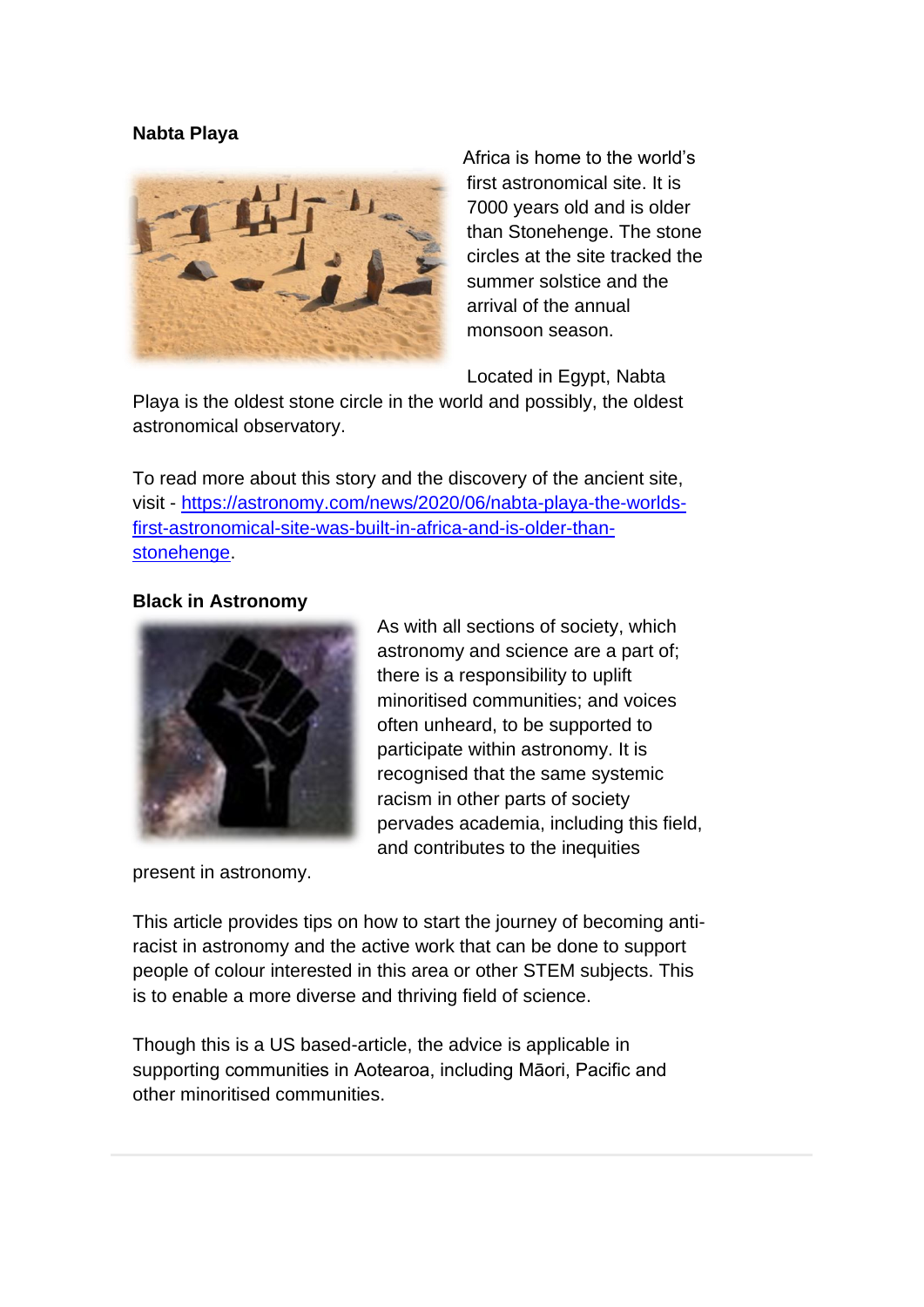To learn more about this work, visit [https://astrobites.org/2020/06/03/how-can-we-support-black](https://astrobites.org/2020/06/03/how-can-we-support-black-astronomers/)[astronomers/.](https://astrobites.org/2020/06/03/how-can-we-support-black-astronomers/)

# <span id="page-8-0"></span>**4. NIGHT SKY FOR JULY 2020**

The [Night Sky for July 2020](https://drive.google.com/file/d/144ygBmY3iT8VOFd7vBuXTcATmTjeOy0c/view) courtesy of the University of Canterbury.



**NASA Night Sky Notes July 2020**



### **Mars's Latest Visitor: NASA's Perseverance Rover**

NASA's latest Mars rover, Perseverance, is launching soon! This amazing robot explorer will scout the surface of Mars for possible signs of ancient life and collect soil samples for return to Earth by future missions. Find out more about Perseverance - and see where you can spot Mars in early morning skies - in this edition of NASA's Night Sky Notes!



This month's article is available in both **[Microsoft Word](http://r20.rs6.net/tn.jsp?f=001EPbSEREsJezHdRNzsIp4c2KS9Vu5DwWW-qvBojxlJNEPeV7cjL8SGsbTXeEFc8uZI3RCmmNACA5H_n6xRDOIOk7rwbR_CAq-8r_Y76Um2_xTWMexdCDJ2hsE1gq5hYF2vyBh0tby9_UPyN-4sOsyehM6Rk9_NQ5DYFHt9OR1KKfF1wtxiz4q_PlR6iNr3kgG3f7Waapw-uc=&c=mcV5WrcZEIAnwUgf6zOv__scEagMp4cQm4HwCyelVrzQZWVseXgRwQ==&ch=m0A0Bke2z2xiqImymjm9qv3tcuum_Q7HdryTSOxDjw52ZrlfdKe9ww==)** and **[Adobe](http://r20.rs6.net/tn.jsp?f=001EPbSEREsJezHdRNzsIp4c2KS9Vu5DwWW-qvBojxlJNEPeV7cjL8SGsbTXeEFc8uZAmt1PXHv0v8tW6bZg4zJIFui60N2ONd9ZFtWWeIrXaCvdKcv2RVtUSsqEY5Gdlh6nSunAzJ-3hzdYL8Px1lEu3F6po4Jz4Pgdrw3P3X-56-_Ent3Qmu2my6hyCTEqZ3j&c=mcV5WrcZEIAnwUgf6zOv__scEagMp4cQm4HwCyelVrzQZWVseXgRwQ==&ch=m0A0Bke2z2xiqImymjm9qv3tcuum_Q7HdryTSOxDjw52ZrlfdKe9ww==)  [Acrobat](http://r20.rs6.net/tn.jsp?f=001EPbSEREsJezHdRNzsIp4c2KS9Vu5DwWW-qvBojxlJNEPeV7cjL8SGsbTXeEFc8uZAmt1PXHv0v8tW6bZg4zJIFui60N2ONd9ZFtWWeIrXaCvdKcv2RVtUSsqEY5Gdlh6nSunAzJ-3hzdYL8Px1lEu3F6po4Jz4Pgdrw3P3X-56-_Ent3Qmu2my6hyCTEqZ3j&c=mcV5WrcZEIAnwUgf6zOv__scEagMp4cQm4HwCyelVrzQZWVseXgRwQ==&ch=m0A0Bke2z2xiqImymjm9qv3tcuum_Q7HdryTSOxDjw52ZrlfdKe9ww==)** formats. The Mars finder chart is available in high-resolution